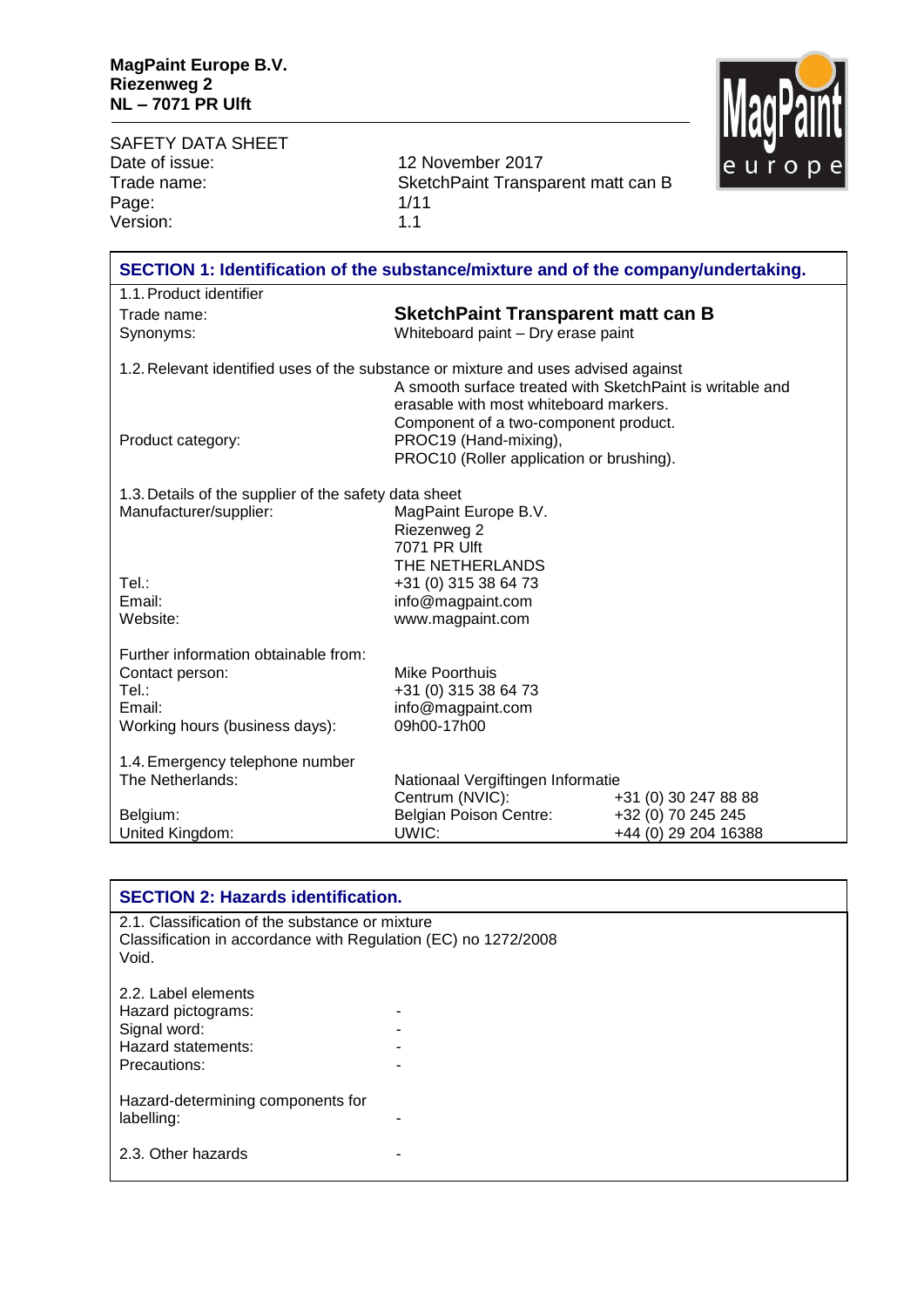

## SAFETY DATA SHEET<br>Date of issue: Date of issue: 12 November 2017<br>Trade name: 5 SketchPaint Transport Page: 2/11<br>Version: 2011 Version:

SketchPaint Transparent matt can B<br>2/11

| Results of PBT and vPvB assessment |     |
|------------------------------------|-----|
| PBT:                               | No. |
| vPvB:                              | No. |

| <b>SECTION 3: Composition/information on ingredients.</b>                  |                                                                                                                                |
|----------------------------------------------------------------------------|--------------------------------------------------------------------------------------------------------------------------------|
| 3.1. Substances<br>Not applicable.                                         |                                                                                                                                |
| 3.2. Mixtures                                                              |                                                                                                                                |
| Chemical description:                                                      | Preparation comprising the following component(s) and (other)<br>unclassified components.                                      |
| Silicon dioxide (contains traces of CAS # 112945-52-5), amorphous (silica) |                                                                                                                                |
| CAS#:                                                                      | 7631-86-9                                                                                                                      |
| EC#                                                                        | 231-545-4                                                                                                                      |
| $Index#$ :                                                                 |                                                                                                                                |
| REACH reg.#:                                                               | 01-2119379499-16                                                                                                               |
| Content (W/W):                                                             | $1 - 5\%$                                                                                                                      |
| Danger, 1272/2008/EC:                                                      |                                                                                                                                |
|                                                                            | Poly(oxy-1; 2-ethanedilyl), $\alpha$ -methyl- $\infty$ -[(4, 4, 5, 5, 6, 6, 7, 7, 8, 8, 9, 9-tridecafluoro-2-hydroxynonyl)oxy] |
| CAS#:                                                                      | 1227060-33-4                                                                                                                   |
| EC#                                                                        |                                                                                                                                |
| Index#:                                                                    |                                                                                                                                |
| REACH reg.#:                                                               |                                                                                                                                |
| Content (W/W):                                                             | $1 - 2%$                                                                                                                       |
| Danger, 1272/2008/EC:                                                      | Acute Tox. 4; H302 - Aquatic Chronic 3; H412                                                                                   |
| Full text of H- and EUH-phrase(s):                                         | See section 16.                                                                                                                |

| <b>SECTION 4: First aid measures.</b>  |                                                                                                                                                                                                                                   |
|----------------------------------------|-----------------------------------------------------------------------------------------------------------------------------------------------------------------------------------------------------------------------------------|
| 4.1. Description of first aid measures |                                                                                                                                                                                                                                   |
|                                        | General information: If in doubt or if symptoms persist, seek medical attention.                                                                                                                                                  |
| Eye contact:                           | Mild irritation. Flush eyes thoroughly with water (for at least 10<br>minutes) while holding eyelids open. Then immediately consult<br>a physician/ophthalmologist.                                                               |
| Skin contact:                          | Remove mechanically, wash with plenty of soap and water,<br>liberally apply skin cream to clean skin. Consult a physician in<br>case of persistent pain or redness.                                                               |
| Ingestion:                             | Rinse mouth with water and give two glasses of water to drink<br>(Never make an unconscious person drink fluids because of risk<br>of suffocation). Do NOT induce vomiting. If symptoms develop:<br>Get medical advice/attention. |
| If aerosol or vapour is inhaled        |                                                                                                                                                                                                                                   |
| in high concentrations:                | Take the person into the fresh air, keep him warm, let him rest.<br>If symptoms occur (e.g. breathing difficulties) medical attention<br>is required.                                                                             |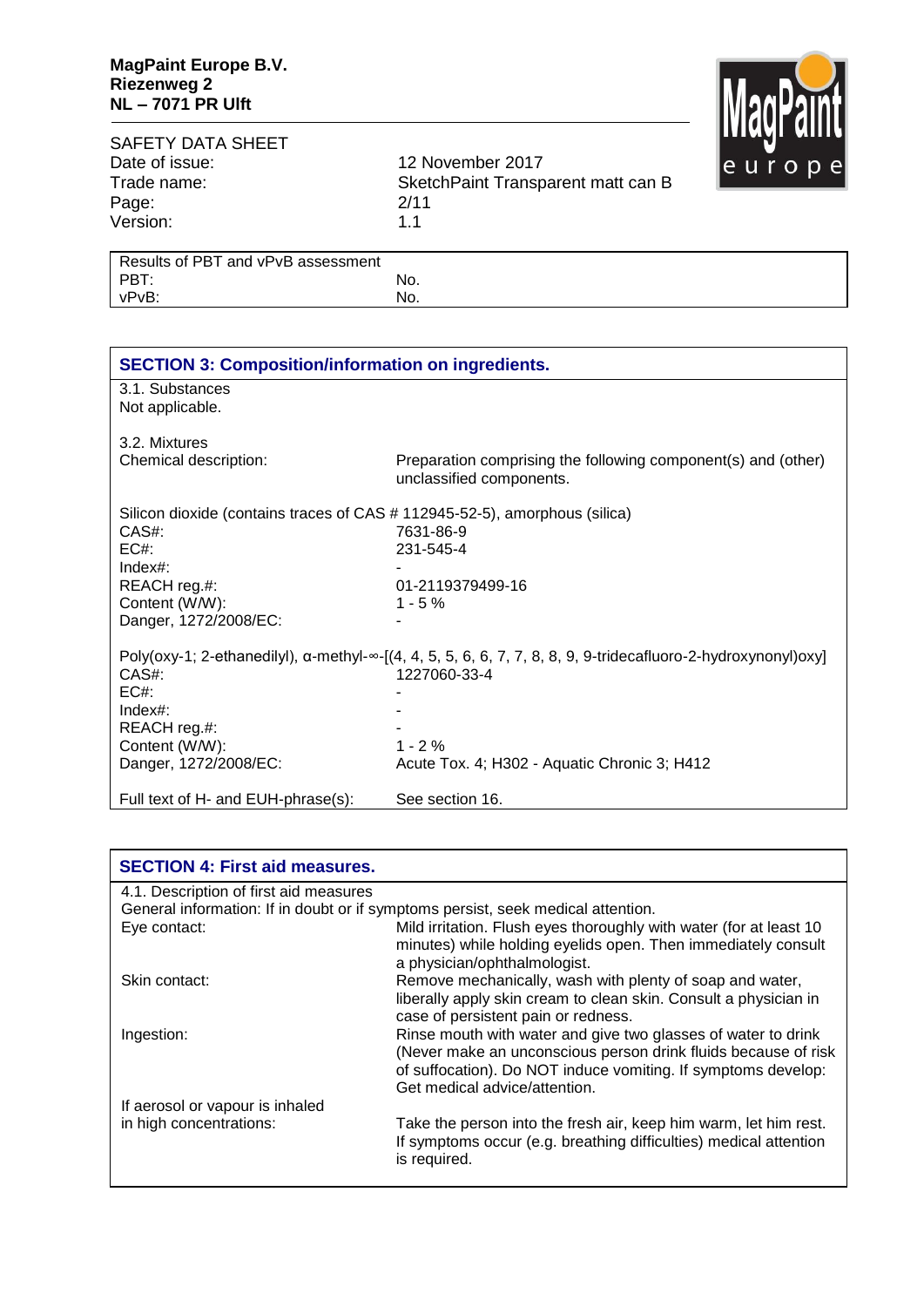

| SAFETY DATA SHEET<br>Date of issue:<br>Trade name:<br>Page:<br>Version: | 12 November 2017<br>SketchPaint Transparent matt can B<br>3/11<br>1.1 | ПИМИ МП<br>le u r o p |
|-------------------------------------------------------------------------|-----------------------------------------------------------------------|-----------------------|
| 4.2. Most important symptoms and effects, both acute and delayed        |                                                                       |                       |
| Inhalation:                                                             | No known significant effects or critical hazards.                     |                       |
| Skin contact:                                                           | By mechanical damage (particles): redness.                            |                       |
| Eye contact:                                                            | By mechanical damage (particles): irritation, redness and pain.       |                       |
| Ingestion:                                                              | Irritation.                                                           |                       |

| 4.3. Indication of any immediate medical attention and special treatment needed |                                                             |  |  |  |
|---------------------------------------------------------------------------------|-------------------------------------------------------------|--|--|--|
| Further medical treatment:                                                      | Symptomatic treatment and supportive therapy as prescribed. |  |  |  |

| <b>SECTION 5: Firefighting measures.</b>                                       |                                                                                                                                                                                                                                                                                                                                                      |  |  |  |
|--------------------------------------------------------------------------------|------------------------------------------------------------------------------------------------------------------------------------------------------------------------------------------------------------------------------------------------------------------------------------------------------------------------------------------------------|--|--|--|
| 5.1. Extinguishing media<br>Suitable extinguishing media:                      | Use CO <sub>2</sub> , ABC powder. Fight larger fires with water spray.<br>Unsuitable extinguishing media for safety reasons: Direct water stream may be ineffective.                                                                                                                                                                                 |  |  |  |
| 5.2. Special hazards arising from the substance or mixture<br>Special hazards: | Not classified as flammable. In case of fire, hazardous and toxic<br>vapours may be released. Possible decomposition products are:<br>carbon monoxide and carbon dioxide. The reacted product can<br>contribute to the fire.                                                                                                                         |  |  |  |
| 5.3. Advice for fire-fighters<br>Protection of fire-fighters:                  | For fire-fighters, mouth and nose protection with independent air<br>supply (breathing apparatus) and full (chemical) protective<br>clothing are mandatory. Use qualified personnel who are well<br>aware of the dangers of this product. After use, clean the<br>equipment thoroughly (shower, clean clothing thoroughly and<br>check suitability). |  |  |  |
| Additional information:                                                        | If closed containers are exposed to fire, keep cool with water.                                                                                                                                                                                                                                                                                      |  |  |  |

| <b>SECTION 6: Accidental release measures.</b>      |                                                                                                                                                                                                                             |  |  |
|-----------------------------------------------------|-----------------------------------------------------------------------------------------------------------------------------------------------------------------------------------------------------------------------------|--|--|
| 6.1. Personal precautions, protective equipment and |                                                                                                                                                                                                                             |  |  |
| emergency procedures                                | Wear appropriate personal protective equipment, including<br>safety glasses, personal protective clothing and chemical<br>resistant gloves when cleaning up major spillages. Ventilate the<br>area.                         |  |  |
| 6.2. Environmental precautions                      | Prevent product from entering sewers or surface water. If<br>significant quantities are being released in the environment,<br>inform the local authorities. Do not allow to enter the soil or<br>subsoil.                   |  |  |
| 6.3. Methods and material for containment and       |                                                                                                                                                                                                                             |  |  |
| cleaning up                                         | Contain and collect spillages with non-combustible absorbent<br>materials e.g. sand, earth, vermiculite, diatomaceous earth and<br>place in a suitable container. Wash the spillage area clean with<br>water and detergent. |  |  |
| 6.4. Reference to other sections                    | Information regarding safe handling – see section 7.                                                                                                                                                                        |  |  |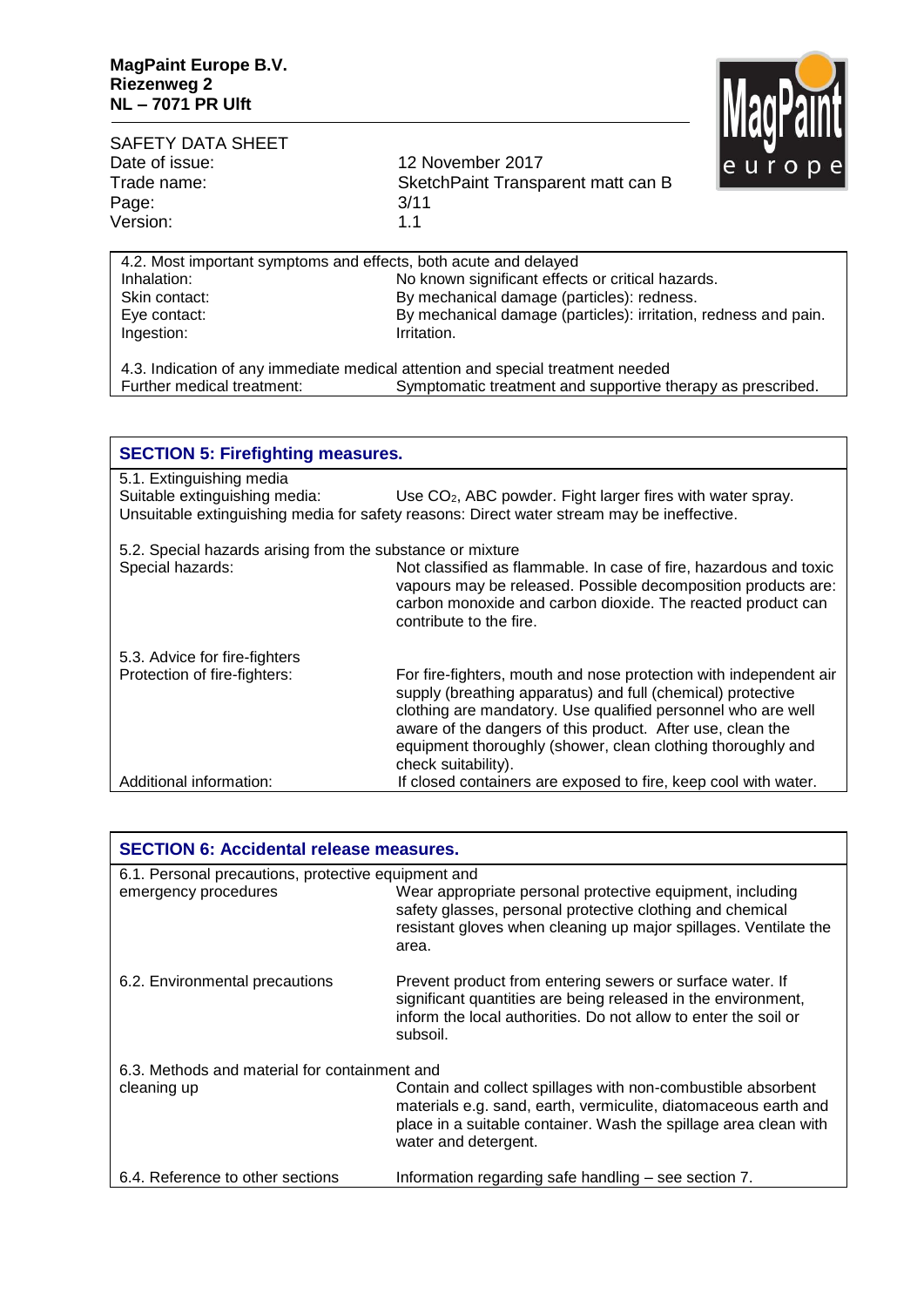

| <b>SAFETY DATA SHEET</b> |                                                                         | <u>iinnai mi</u> |  |
|--------------------------|-------------------------------------------------------------------------|------------------|--|
| Date of issue:           | 12 November 2017                                                        | le u r o r       |  |
| Trade name:              | SketchPaint Transparent matt can B                                      |                  |  |
| Page:                    | 4/11                                                                    |                  |  |
| Version:                 | 1.1                                                                     |                  |  |
|                          | Information regarding personal protective equipment – see<br>section 8. |                  |  |

Information regarding disposal – see section 13.

| <b>SECTION 7: Handling and storage.</b>                           |                                                                                                                                                                                                                                                                                                                                     |  |  |
|-------------------------------------------------------------------|-------------------------------------------------------------------------------------------------------------------------------------------------------------------------------------------------------------------------------------------------------------------------------------------------------------------------------------|--|--|
| 7.1. Precautions for safe handling                                |                                                                                                                                                                                                                                                                                                                                     |  |  |
| Handling:                                                         | When handling observe the usual precautionary measures for<br>chemicals. Do not breathe vapour. Workers should wash hands<br>and face before eating, drinking and smoking. Material contains<br>solid components as filler; mix before use. Part of two-<br>component product. Do not dilute or mix with other (paint)<br>products. |  |  |
| 7.2. Conditions for safe storage, including any incompatibilities |                                                                                                                                                                                                                                                                                                                                     |  |  |
| Storage:                                                          | Keep container tightly closed in a cool, well-ventilated place.<br>Containers which are opened must be carefully resealed and<br>kept upright to prevent leakage. Keep away from direct sunlight<br>Avoid moisture from entering by keeping the containers tightly<br>closed when not in use.                                       |  |  |
| Packaging material, suitable:                                     | Requirements to be met by storerooms and receptacles: Preferably keep in the original packaging.<br>Original packaging. Closed, coated tin or plastic can.                                                                                                                                                                          |  |  |
| Packaging material, unsuitable:                                   | Zinc, aluminium.                                                                                                                                                                                                                                                                                                                    |  |  |
|                                                                   | Information about storage in one common storage facility: Keep away from oxidants, strong bases and<br>acids.                                                                                                                                                                                                                       |  |  |
|                                                                   | Further information about storage conditions: Recommended storage temperature 1 - 49 °C.                                                                                                                                                                                                                                            |  |  |
| 7.3. Specific end use(s)                                          | No further relevant information available.                                                                                                                                                                                                                                                                                          |  |  |

| <b>SECTION 8: Exposure controls/personal protection.</b>   |                          |       |                   |                         |
|------------------------------------------------------------|--------------------------|-------|-------------------|-------------------------|
| 8.1. Control parameters                                    |                          |       |                   |                         |
| Dangerous ingredients with DN(M)EL:                        |                          |       |                   |                         |
| Product information:<br>Silicon dioxide<br>CAS#: 7631-86-9 | Exposure                 | Value | Unit              | Population /<br>Effects |
| DN(M)EL                                                    | Short-term<br>dermal     | ۰     | mg/kg bw/day      | Workers<br>Local        |
| DN(M)EL                                                    | Short-term<br>inhalation |       | mg/m <sup>3</sup> | <b>Workers</b><br>Local |
| DN(M)EL                                                    | Short-term<br>dermal     |       | mg/kg bw/day      | Workers<br>Systemic     |
| DN(M)EL                                                    | Short-term<br>inhalation |       | mg/m <sup>3</sup> | Workers<br>Systemic     |
| DN(M)EL                                                    | Long-term<br>dermal      |       | mg/kg bw/day      | <b>Workers</b><br>Local |
| DN(M)EL                                                    | Long-term<br>inhalation  |       | mg/m <sup>3</sup> | Workers<br>Local        |
| DN(M)EL                                                    | Long-term<br>dermal      |       | mg/kg bw/day      | Workers<br>Systemic     |
| DN(M)EL                                                    | Long-term                | 4     | mg/m <sup>3</sup> | Workers                 |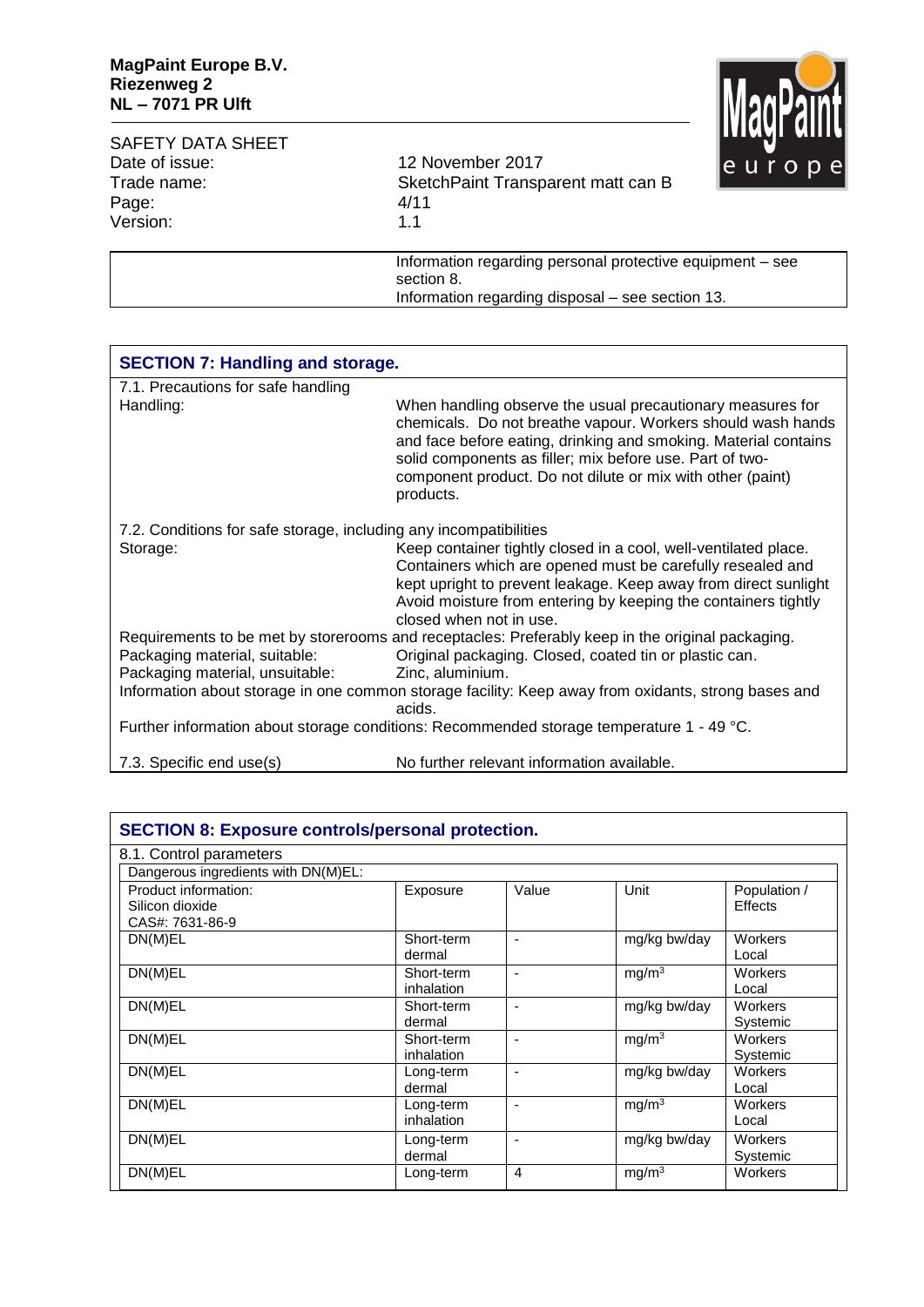

SAFETY DATA SHEET Date of issue: 12 November 2017 Page: 5/11 Version: 1.1

Trade name: SketchPaint Transparent matt can B

|                      | inhalation               |                          |                   | Systemic                          |
|----------------------|--------------------------|--------------------------|-------------------|-----------------------------------|
| DN(M)EL              | Short-term<br>dermal     | $\blacksquare$           | mg/kg bw/day      | General<br>population<br>Local    |
| DN(M)EL              | Short-term<br>inhalation | $\overline{\phantom{a}}$ | $mg/m^3$          | General<br>population<br>Local    |
| $DN(\overline{M)EL}$ | Short-term<br>dermal     | $\blacksquare$           | mg/kg bw/day      | General<br>population<br>Systemic |
| DN(M)EL              | Short-term<br>inhalation | $\overline{\phantom{a}}$ | $mg/m^3$          | General<br>population<br>Systemic |
| DN(M)EL              | Short-term<br>Oral       | $\blacksquare$           | mg/kg bw/day      | General<br>population<br>Systemic |
| DN(M)EL              | Long-term<br>dermal      | $\blacksquare$           | mg/kg bw/day      | General<br>population<br>Systemic |
| $DN(M)\overline{EL}$ | Long-term<br>inhalation  | $\blacksquare$           | mg/m <sup>3</sup> | General<br>population<br>Systemic |
| DN(M)EL              | Long-term<br>oral        | ÷,                       | mg/kg bw/day      | General<br>population<br>Systemic |
| DN(M)EL              | Long-term<br>dermal      | ä,                       | mg/kg bw/day      | General<br>population<br>Local    |
| DN(M)EL              | Long-term<br>inhalation  | $\blacksquare$           | mg/m <sup>3</sup> | General<br>population<br>Local    |

8.2. Exposure controls





Note: Material is part of a two-component system. For exposure controls, see also section 8 of the safety data sheet of SketchPaint can A.

Personal protection: Do not smoke, eat or drink whilst working. Wear suitable protective clothing (preferably cotton).

Mouth and nose protection: Required in insufficiently ventilated working areas. Wear suitable autonomous breathing apparatus in case of insufficient ventilation or if required by company regulations. Skin and body: Wear suitable protective clothing (overalls, preferably thick cotton or disposable protective suit), gloves and eye / face protection. Wash hands before breaks and at the end of work. Remove immediately all contaminated clothing. Store working clothes separately. Do not use solvents or thinner. Hands: Wash hands (and / or face) thoroughly before breaks and at the end of work. Wear protective gloves if skin contact may occur (EN 374). Do not rub eyes with dirty hands. For prolonged or repeated use: wear nitrile (0.4 mm layer thickness) or butyl (0.7 mm layer thickness) rubber gloves. Polyvinyl chloride (PVC) (0.7 mm layer thickness) and polyethylene laminate (PE laminate, 0.1 mm layer thickness) are unsuitable. Contaminated gloves should be replaced. Barrier creams may be applied to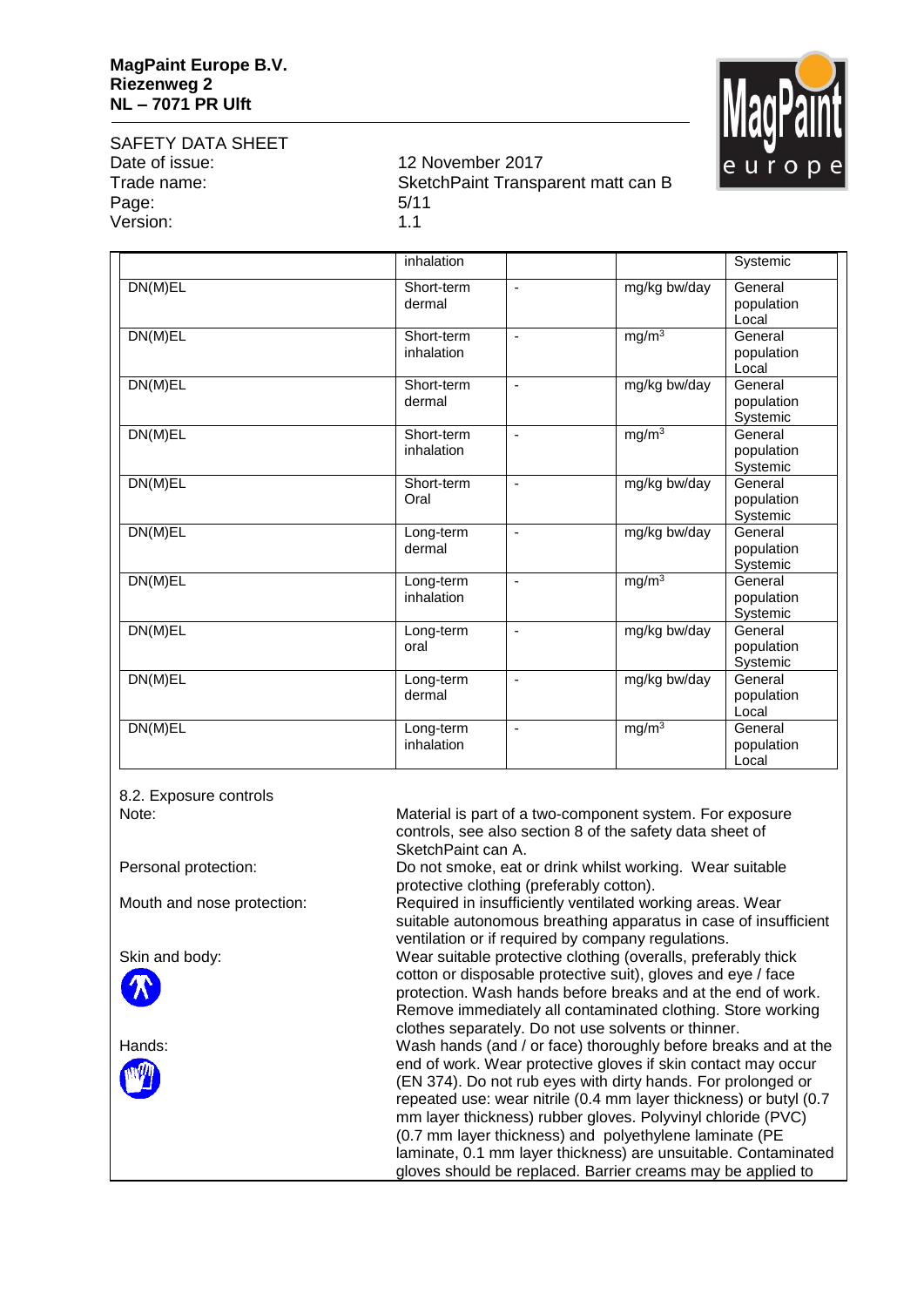

| <b>SAFETY DATA SHEET</b><br>Date of issue:<br>Trade name: | 12 November 2017<br>SketchPaint Transparent matt can B                                                                                                                                                                                                               | <b>TARAT NILLA</b><br>europe |
|-----------------------------------------------------------|----------------------------------------------------------------------------------------------------------------------------------------------------------------------------------------------------------------------------------------------------------------------|------------------------------|
| Page:<br>Version:                                         | 6/11<br>1.1                                                                                                                                                                                                                                                          |                              |
| Eyes:                                                     | protect exposed skin. However, do not use these creams after<br>exposure. On contact with a two-components product that just<br>finished reacting, the use of chemical resistant gloves is<br>recommended.<br>Safety goggles with side-shields (EN 166). Eye shower. |                              |
|                                                           |                                                                                                                                                                                                                                                                      |                              |
| Measuring procedures:                                     | In order to establish compliance with an exposure limit and to<br>establish that exposure is properly controlled, it may be<br>necessary to determine the concentration of the substances in<br>the inhalation zone or in the general workspace.                     |                              |
| Environmental exposure control:                           | Do not disperse product residues into the environment.                                                                                                                                                                                                               |                              |

| <b>SECTION 9: Physical and chemical properties.</b>        |                                                         |  |
|------------------------------------------------------------|---------------------------------------------------------|--|
| 9.1. Information on basic physical and chemical properties |                                                         |  |
| General information                                        |                                                         |  |
| Appearance                                                 |                                                         |  |
| Form:                                                      | Liquid.                                                 |  |
| Colour:                                                    | White.                                                  |  |
| Odour:                                                     | Slightly irritant.                                      |  |
| Odour threshold:                                           | Not determined.                                         |  |
| pH-value:                                                  | $7.5 - 7.8$ .                                           |  |
| Change in condition                                        |                                                         |  |
| Melting point/melting range:                               | Not determined.                                         |  |
| Initial boiling point and boiling range:                   | Not determined.                                         |  |
| Flash point:                                               | $>100 °C$ .                                             |  |
| Flammability (solid, gas):                                 | Not determined.                                         |  |
| Auto-ignition temperature:                                 | Not determined.                                         |  |
| <b>Explosive limits</b>                                    |                                                         |  |
| Lower:                                                     | Not determined.                                         |  |
| Upper:                                                     | Not determined.                                         |  |
| Vapour pressure:                                           | Not determined.                                         |  |
| Vapour density:                                            | Not determined.                                         |  |
| Relative density:                                          | $1.035 - 1.066$ (water = 1).                            |  |
| Evaporation rate:                                          | Not determined.                                         |  |
| Solubility in water:                                       | Freely soluble.                                         |  |
| Partition coefficient (n-octanol/water):                   | Not determined.                                         |  |
| Viscosity                                                  |                                                         |  |
| Dynamic:                                                   | Not determined.                                         |  |
| Kinematic:                                                 | 70 - 75 KU at 25 °C (Stormer viscometer, ASTM Method D- |  |
|                                                            | 562).                                                   |  |
| Explosive properties:                                      | Not determined.                                         |  |
| Oxidising properties:                                      | Not determined.                                         |  |
| 9.2. Other information                                     | No data available.                                      |  |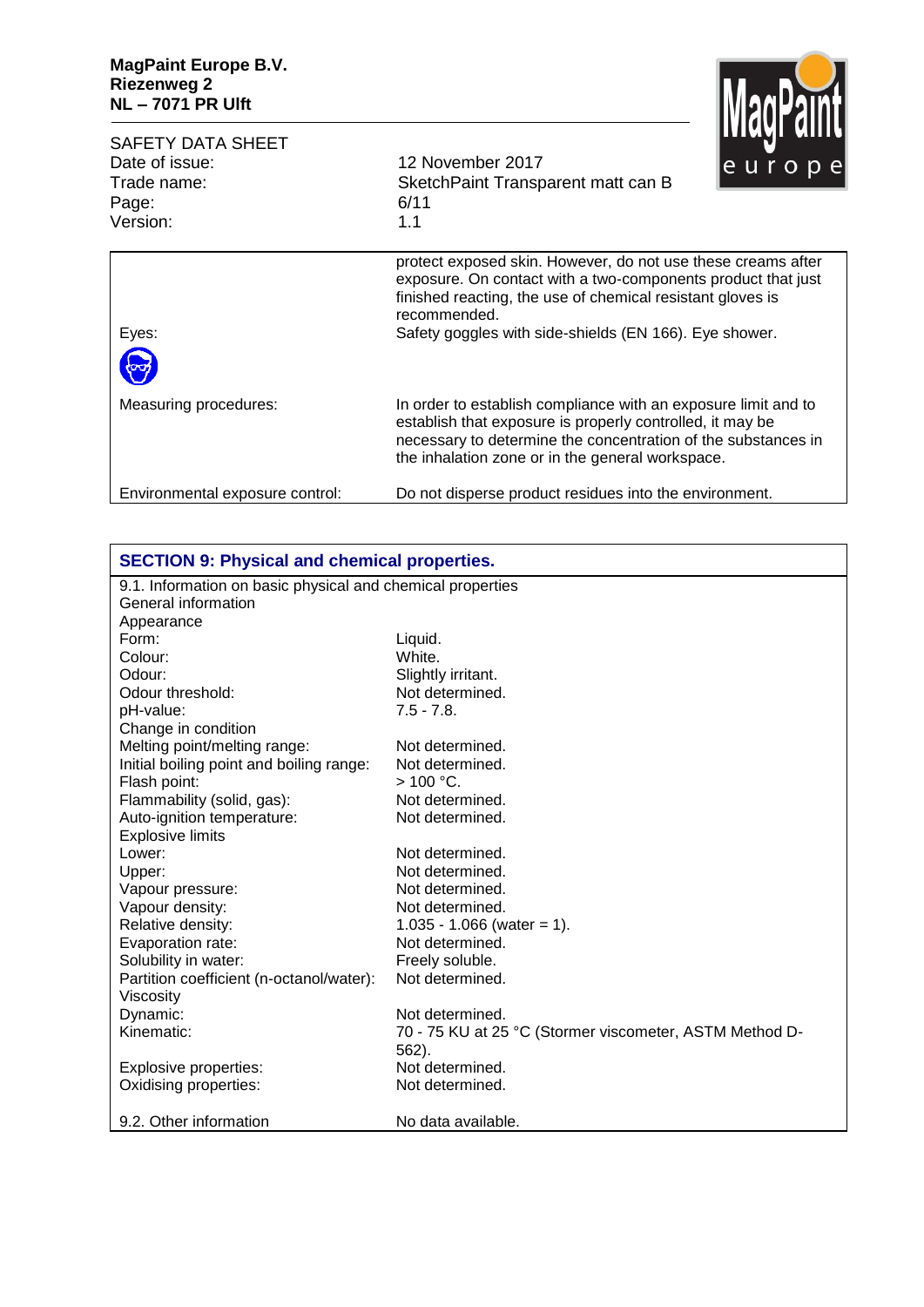SAFETY DATA SHEET Date of issue: 12 November 2017<br>Trade name: 12 November 2017 Page: 7/11 Version: 1.1

SketchPaint Transparent matt can B



## **SECTION 11: Toxicological information.** 11.1. Information on toxicological effects Acute toxicity from the components. LD/LC50 values relevant for classification: Product information: CAS#: 7631-86-9 Silicon dioxide **Oral** Inhalation Dermal LD50  $LCGO(4 h)$ LD50 > 10000 mg/kg (rat)  $0.139$  mg/m $3$  (rat male)  $>$  5000 mg/kg (rabbit) Product information: CAS#: 1227060-33-4 (source supplier) Poly(oxy-1; 2-ethanedilyl), α-methyl-∞-[(4, 4, 5, 5, 6, 6, 7, 7, 8, 8, 9, 9-tridecafluoro-2-hydroxynonyl)oxy] **Oral** Inhalation Dermal LD50 LC50 (4 h) LD50 550 mg/kg (rat) 5.9 mg/l (rat male) > 5000 mg/kg (rat) The following health risk assessment is based on an assessment of the various ingredients in the product. Primary irritant effect. Effects on the eyes: By mechanical damage (particles): irritation, redness and pain. Effects on the skin: By mechanical damage (particles): redness. Chronic effects: Not classified.

Mutagenicity of reproductive cells: Not classified. Reproductive and developmental toxicity: Not classified.

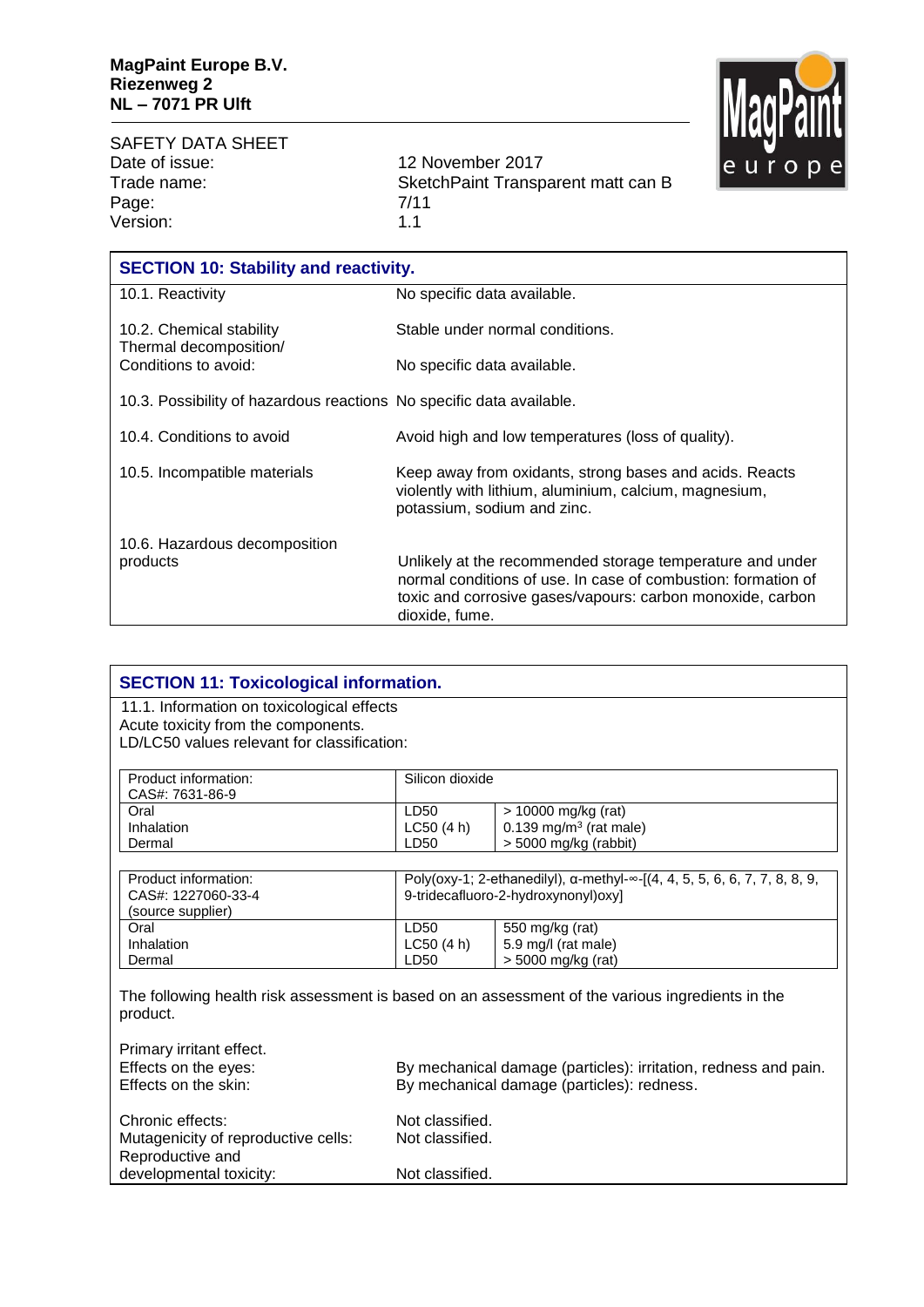

| 12 November 2017                   |   |
|------------------------------------|---|
| SketchPaint Transparent matt can B |   |
| 8/11                               |   |
| 11                                 |   |
|                                    |   |
|                                    | . |

| Sensitisation:                                              | Not classified.                            |
|-------------------------------------------------------------|--------------------------------------------|
| CMR effects (carcinogenicity, mutagenicity and toxicity for |                                            |
| reproduction):                                              | Not classified.                            |
| Other information:                                          | No further relevant information available. |
|                                                             |                                            |

| <b>SECTION 12: Ecological information.</b>                              |                                            |                                                                                                                                                             |
|-------------------------------------------------------------------------|--------------------------------------------|-------------------------------------------------------------------------------------------------------------------------------------------------------------|
| 12.1. Toxicity<br>Ecotoxicity from the components.<br>Aquatic toxicity: |                                            |                                                                                                                                                             |
| Product information:<br>CAS#: 7631-86-9<br>Fish                         | Silicon dioxide<br>LC50(96h)               | > 10000 mg/l (brachydanio rerio, OECD 203)                                                                                                                  |
| Water flea<br>Algae                                                     | EL50 (48 h)<br>EC50 (72 h)                 | > 10000 mg/l (daphnia magna, OECD 202)                                                                                                                      |
| Product information:<br>CAS#: 1227060-33-4<br>(source supplier)         |                                            | Poly(oxy-1; 2-ethanedilyl), a-methyl-∞-[(4, 4, 5, 5, 6, 6, 7, 7, 8, 8, 9,<br>9-tridecafluoro-2-hydroxynonyl)oxy]                                            |
| Fish<br>Water flea<br>Algae                                             | LC50 (96 h)<br>EC50 (48 h)<br>ErC50 (72 h) | 36.7 mg/l (oncorhynchus mykiss)<br>28.8 mg/l (daphnia magna)<br>88.3 mg/l (pseudokirchnerella subcapitata)                                                  |
| product.                                                                |                                            | The following ecological risk assessment is based on an assessment of the various ingredients in the                                                        |
| 12.2. Persistence and degradability                                     |                                            | Contains inorganic components.                                                                                                                              |
| 12.3. Bioaccumulative potential                                         |                                            | Significant accumulation in organisms is not to be expected.                                                                                                |
| 12.4. Mobility in soil                                                  |                                            | The product is (partially) soluble in water.                                                                                                                |
| Further ecological information.<br>General information:                 |                                            |                                                                                                                                                             |
| 12.5. Results of PBT and<br>vPvB assessment                             |                                            | The product does not meet all of the assessment criteria for<br>persistence, bioaccumulation and toxicity and hence is not<br>considered to be PBT or vPvB. |
| 12.6. Other adverse effects                                             |                                            | Not dangerous for the ozone layer.                                                                                                                          |

| <b>SECTION 13: Disposal considerations.</b> |                                                                                                                                                                                                                                                                                                                          |  |
|---------------------------------------------|--------------------------------------------------------------------------------------------------------------------------------------------------------------------------------------------------------------------------------------------------------------------------------------------------------------------------|--|
| 13.1. Waste treatment methods               |                                                                                                                                                                                                                                                                                                                          |  |
| Product waste:                              | May be brought to a supervised incineration plant in compliance<br>with local regulations. The generation of waste should be<br>avoided or minimised wherever possible. If this is not possible,<br>destroy in an approved incineration facility, where flue gases<br>and other toxic combustion products are washed and |  |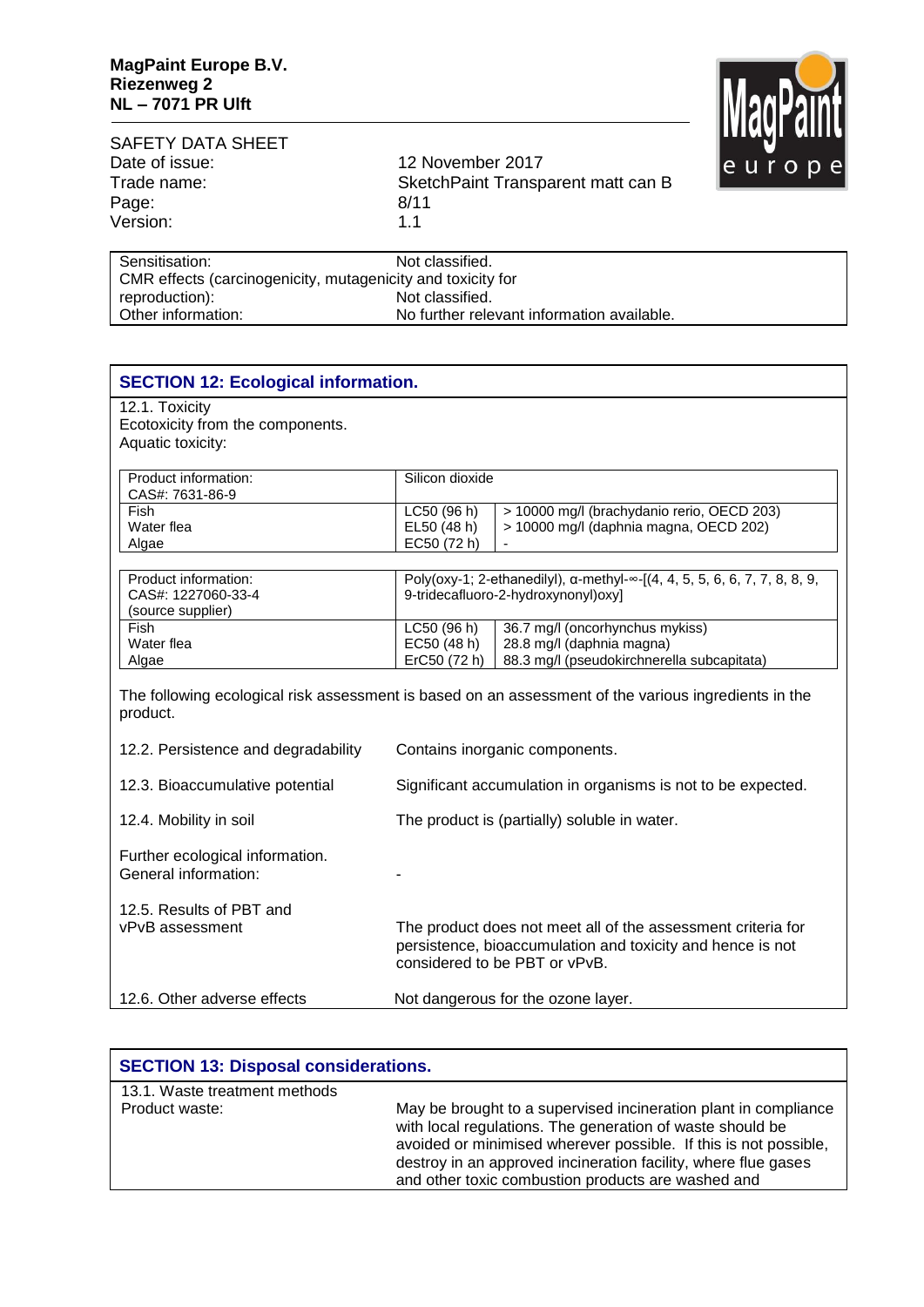

|                                                           |                                                                                                                                                                                                                                                                                                                                                                                                                                                                                                                                                                     | IVIUYI |
|-----------------------------------------------------------|---------------------------------------------------------------------------------------------------------------------------------------------------------------------------------------------------------------------------------------------------------------------------------------------------------------------------------------------------------------------------------------------------------------------------------------------------------------------------------------------------------------------------------------------------------------------|--------|
| <b>SAFETY DATA SHEET</b><br>Date of issue:<br>Trade name: | 12 November 2017<br>SketchPaint Transparent matt can B                                                                                                                                                                                                                                                                                                                                                                                                                                                                                                              | europe |
| Page:                                                     | 9/11                                                                                                                                                                                                                                                                                                                                                                                                                                                                                                                                                                |        |
| Version:                                                  | 1.1                                                                                                                                                                                                                                                                                                                                                                                                                                                                                                                                                                 |        |
| Eural code for waste:                                     | neutralised. Waste, even small quantities, should never be<br>poured down drains of discharged in surface water.<br>08 01 12. WASTES FROM THE MANUFACTURE,<br>FORMULATION, SUPPLY AND USE (MFSU) OF COATINGS<br>(PAINTS, VARNISHES AND VITREOUS ENAMELS),<br>ADHESIVES, SEALANTS AND PRINTING INKS, wastes from<br>MFSU of adhesives and sealants (including waterproofing<br>products); waste paint and varnish other than those mentioned<br>in 08 01 11.<br>Depending on branch of industry and production process, also<br>other EURAL codes may be applicable. |        |
| Uncleaned packaging.                                      |                                                                                                                                                                                                                                                                                                                                                                                                                                                                                                                                                                     |        |
| Recommendation:                                           | Disposal must be made according to official regulations. Empty<br>the packaging with care. Do not contaminate soil, water or<br>environment with the waste container. Comply with local<br>regulations with regard to the recovery or disposal of waste.                                                                                                                                                                                                                                                                                                            |        |
| Eural code for packaging:                                 | 20 01 27*, MUNICIPAL WASTES AND SIMILAR<br>COMMERCIAL, INDUSTRIAL AND INSTITUTIONAL WASTES<br>INCLUDING SEPARATELY COLLECTED FRACTIONS, paints,<br>inks, adhesives and resins containing dangerous substances.<br>Classified as hazardous waste.                                                                                                                                                                                                                                                                                                                    |        |

| <b>SECTION 14: Transport information.</b> |                                                              |  |
|-------------------------------------------|--------------------------------------------------------------|--|
| Land transport ADR/RID (cross-border).    |                                                              |  |
| ADR/GGVSEB class:                         |                                                              |  |
| Hazard identification number:             |                                                              |  |
| UN number:                                |                                                              |  |
| Packing group:                            |                                                              |  |
| Label:                                    |                                                              |  |
| Special marking:                          |                                                              |  |
| UN proper shipping name:                  |                                                              |  |
| Tunnel restriction code:                  |                                                              |  |
| Note:                                     | Not a dangerous good according to the transport regulations. |  |
|                                           |                                                              |  |
| Inland shipping ADN/ADR.                  |                                                              |  |
| ADN/R-class:                              |                                                              |  |
| UN number:                                |                                                              |  |
| Environmental hazards:                    |                                                              |  |
|                                           |                                                              |  |
| Maritime transport IMDG.                  |                                                              |  |
| IMDG-class:                               |                                                              |  |
| UN number:                                |                                                              |  |
| Label:                                    |                                                              |  |
| Packing group:                            |                                                              |  |
| Maximum quantity:                         |                                                              |  |
| EMS number:                               |                                                              |  |
| Stowage and segregation:                  |                                                              |  |
| Marine pollutant:                         |                                                              |  |
| Proper shipping name:                     |                                                              |  |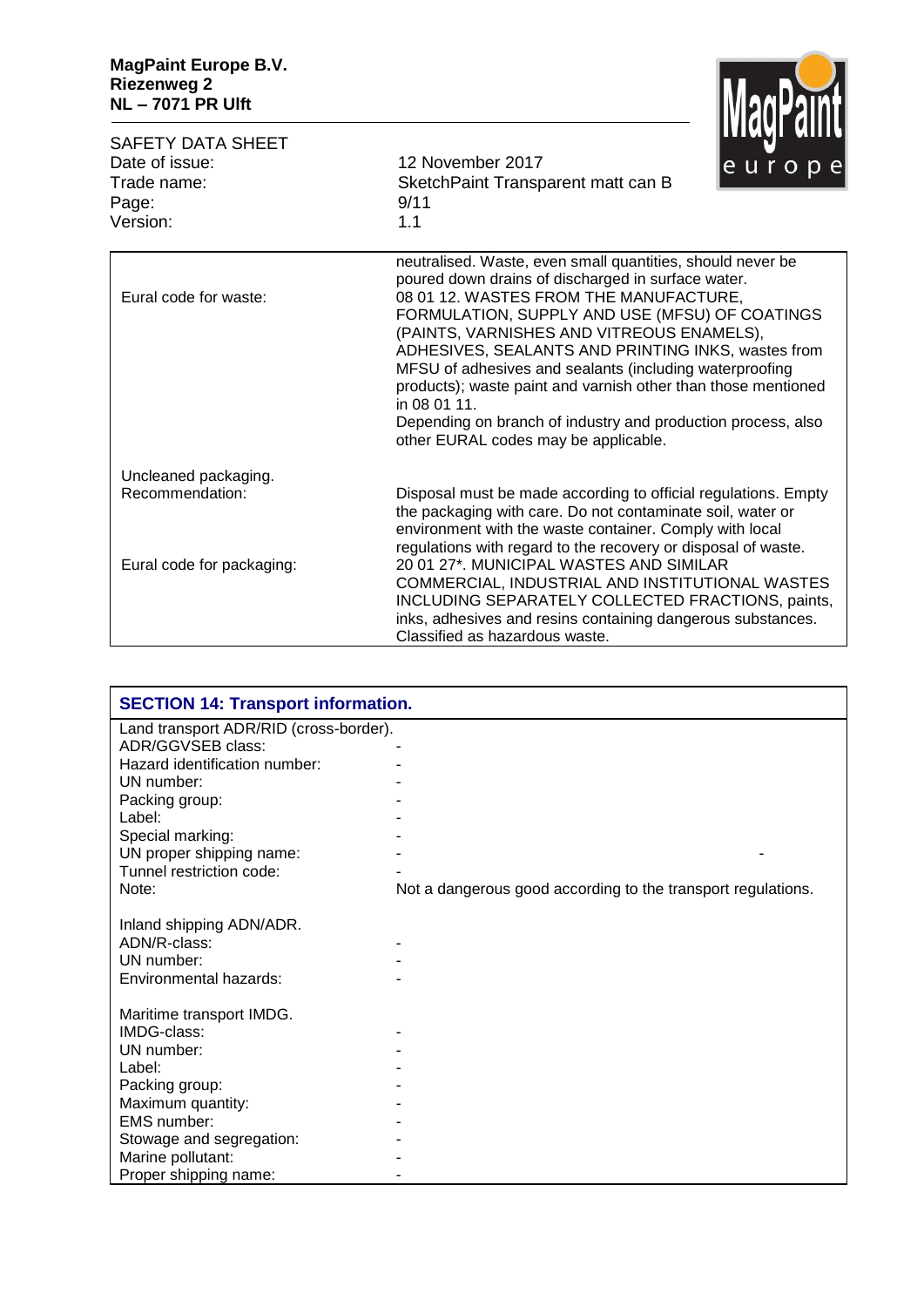

SAFETY DATA SHEET<br>Date of issue: Date of issue: 12 November 2017<br>Trade name: 13 SketchPaint Transpace Page: 10/11/11/2012 10/11/11 Version:

SketchPaint Transparent matt can B<br>10/11

| Air transport ICAO-TI and IATA-DGR.<br>ICAO/IATA class:<br>UN number:<br>Label:<br>Packing group:<br>Proper shipping name: |       |
|----------------------------------------------------------------------------------------------------------------------------|-------|
| 14.1. UN number                                                                                                            | Void. |
| 14.2. UN proper shipping name                                                                                              | Void. |
| 14.3. Transport hazard class(es)                                                                                           | Void. |
| 14.4. Packing group                                                                                                        | Void. |
| 14.5. Environmental hazards                                                                                                | Void. |
| 14.6. Special precautions for user                                                                                         | None. |
| 14.7. Transport in bulk according to Annex II of MARPOL 73/78<br>and the IBC Code                                          | Void. |

| <b>SECTION 15: Regulatory information.</b> |                                                                                                                                                                                                                        |  |
|--------------------------------------------|------------------------------------------------------------------------------------------------------------------------------------------------------------------------------------------------------------------------|--|
| National regulations:                      | 15.1. Safety, health and environmental regulations/legislation specific for the substance or mixture                                                                                                                   |  |
|                                            | EU regulations and directives which affect this mixture (not yet directly or indirectly mentioned):                                                                                                                    |  |
| Directive 89/686/EEC                       | Personal protective equipment (is to be replaced from<br>21 April 2018 by regulation (EU) 2016/425).                                                                                                                   |  |
| Directive 98/24/EC                         | Risks related to chemical agents at work.                                                                                                                                                                              |  |
| Directive 2004/42/EC                       | On the limitation of emissions of volatile organic compounds<br>due to the use of organic solvents in certain paints and<br>varnishes.<br>VOC content: nil/low.                                                        |  |
| Regulation (EC) 2008/1272                  | On classification, labelling and packaging of substances and<br>mixtures.                                                                                                                                              |  |
| Regulation (EU) 2015/830                   | Commission regulation of 28 May 2015 amending Regulation<br>(EC) No 1907/2006 of the European Parliament and of the<br>Council on the Registration, Evaluation, Authorisation and<br>Restriction of Chemicals (REACH). |  |
| 15.2. Chemical safety assessment           | A chemical safety assessment has not been carried out.                                                                                                                                                                 |  |

| <b>SECTION 16. Other information.</b>                                     |
|---------------------------------------------------------------------------|
| List of relevant H- and EUH-phrase(s) referred to under headings 2 and 3: |
| H302 - Harmful if swallowed.                                              |
|                                                                           |